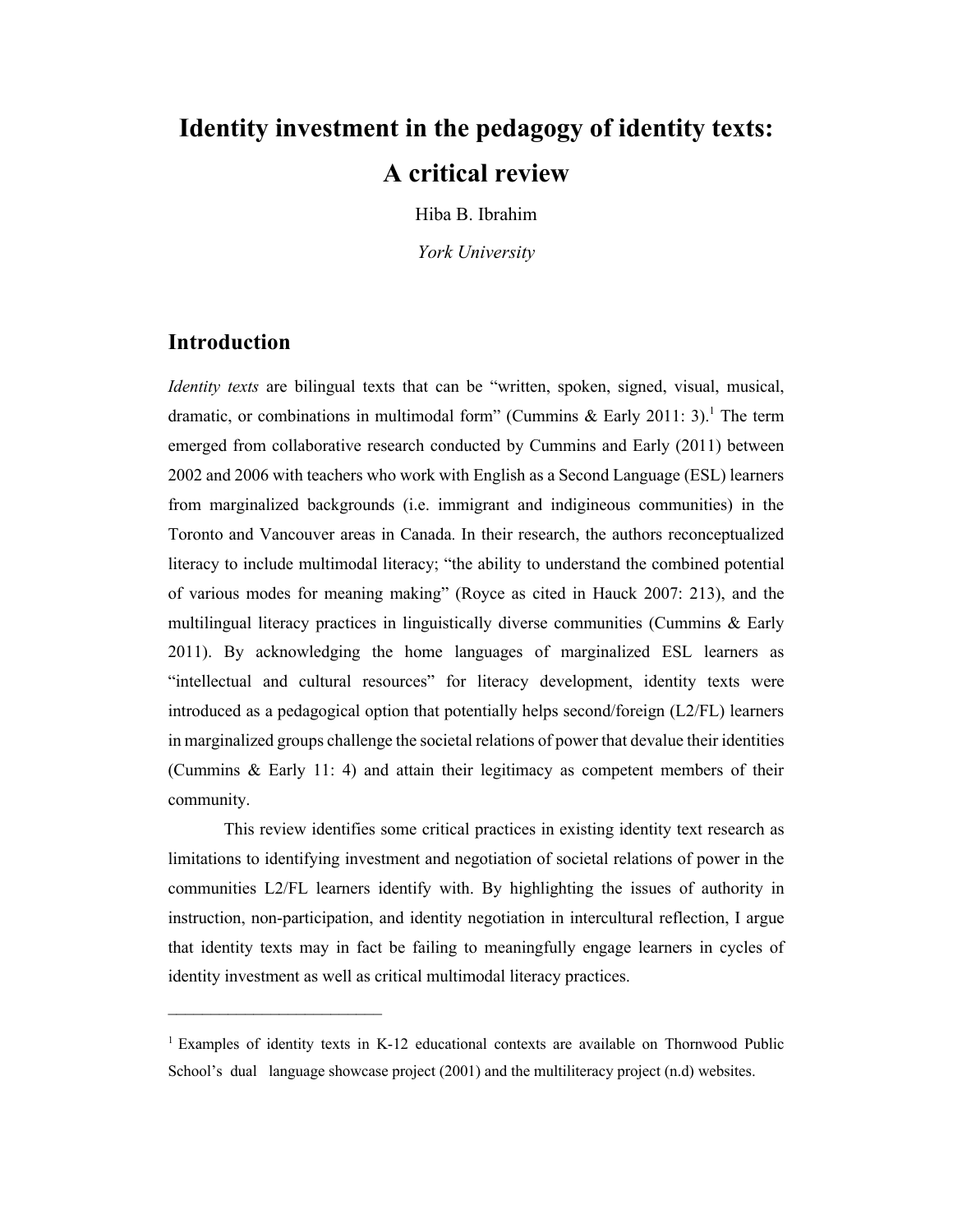#### **1 Literature Review**

### **1.1 Affordances of Identity Texts**

Since the emergence of identity texts, research has explored how they support identity investment through developing language learners' multimodal skills, encouraging critical reflection on their hybrid identities (e.g. Corcoran 2017), their language learning practices over time (e.g. García-Pastor 2018), and developing intercultural competence (e.g. Krulatz et al. 2018). With the use of various digital tools, students create their identity texts, individually or in groups. Upon completion, students share their final texts with multiple audiences (e.g., peers and teachers, sister class partners, and social media platforms). By doing so, it is argued that students are "likely to receive positive feedback and affirmation of self in interaction with these audiences" (Cummins & Early 2011: 3).

By engaging in linguistic and semiotic practices such as using voice-overs or creating videos, learners are able to narrate their story and introduce themselves as knowledgeable and experienced members of their community (García-Pastor 2017). Similarly, learners develop their metalinguistic awareness and become meaning-makers, or "semiotic sign-makers'' (García-Pastor 2018: 58) in digital spaces, taking authorial agency over their language learning and affirming their legitimacy as members of the wider dominant language community (Darvin & Norton 2014). Thus, the identity text creation process is argued to be a sociological process that enables learners to claim power by appropriating language and reframing relations with members whom they perceive as gatekeepers in the dominant language community (Cummins et al. 2015).

#### **1.2 Identity Investment: A Theoretical Framework**

The model of investment (Darvin & Norton 2015) extends Norton's (2013) foundational work on identity and investment in language learning to examine the intersection between *identity, ideology,* and *capital*. Identity is "the way a person understands his or her relationship to the world, how that relationship is constructed across time and space, and how the person understands possibilities for the future" (Norton 2013: 45). Ideology refers to "the power to impose and to inculcate principles of construction of reality" (Bourdieu as cited in Darvin & Norton 2015: 43). Capital, especially *symbolic capital*, is the set of knowledge and skills that are recognized as valued and legitimate resources by the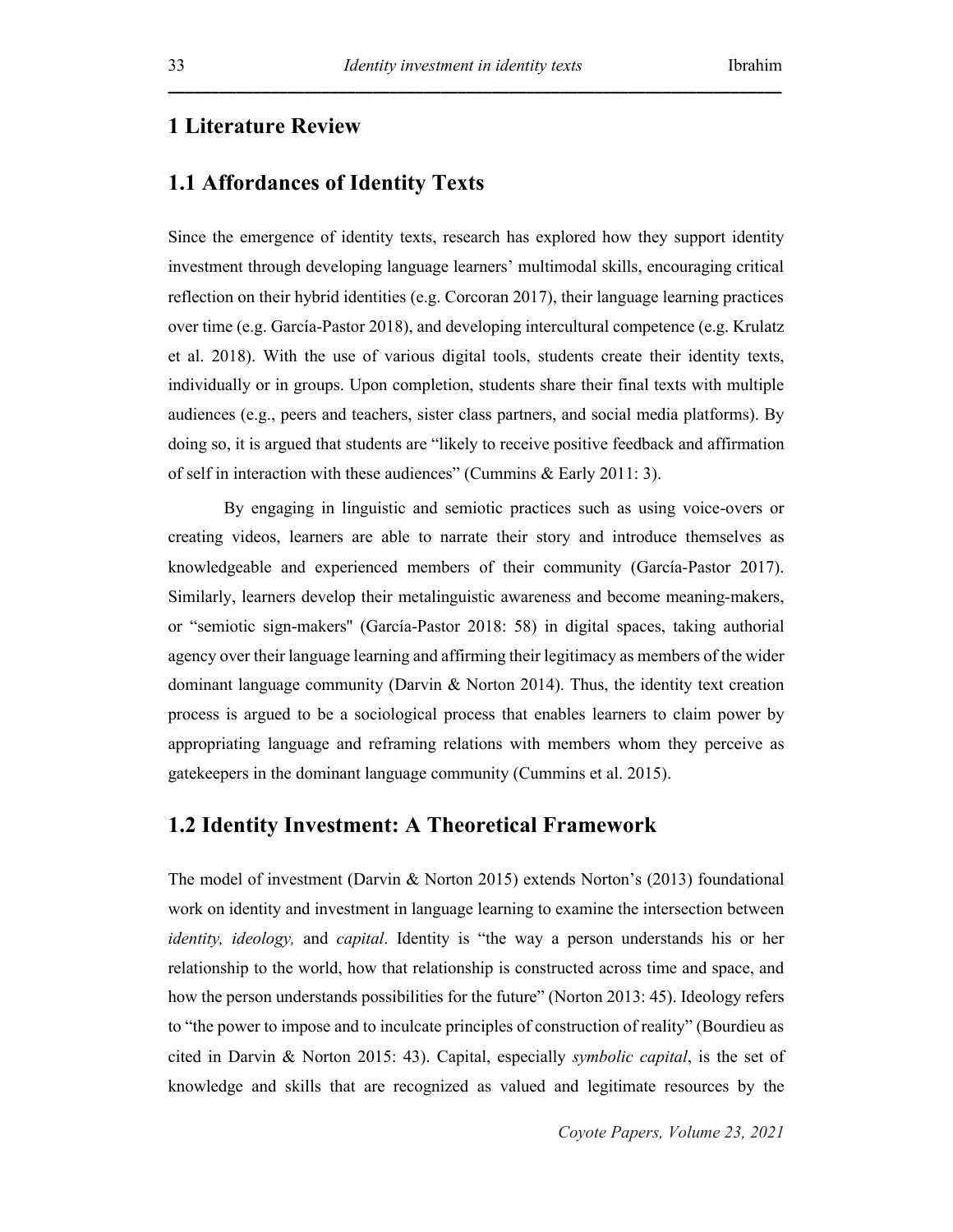dominant ideologies in a certain community that allow learners to operate as competent members of their community (Darvin & Norton 2015). These invisible power structures, also present in multimodal spaces, make earning legitimacy in the desired community a struggle of navigating power relations (Darvin & Norton 2014). With the increasing use of technology and multimodal tools, language learners can find themselves in "deterritorialized and unbounded" (Darvin & Norton 2015: 36) spaces, where their identities can be devalued or degraded, rather than affirmed and celebrated (O'Dowd & Ritter 2006). Thus, investing in identities that would allow for membership legitimacy is crucially dependent on L2/FL learners' ability to acknowledge and navigate the various discourses of power more successfully (Darvin & Norton 2014: 57).

As much as research has praised identity texts for their affordances in supporting identity investment by challenging coercive power relations inside and outside the classroom, the limitations of the pedagogy in promoting identity investment has, to the best of the author's knowledge, not been explored. The model of investment informs an understanding of the invisible mechanisms of power that impact identity investment and literacy practices, at the micro and macro levels. Thus, the model is employed in this critical review to examine the extent to which these activities provide language learners with the competence to negotiate societal relations of power and position themselves as legitimate speakers in the communities they identify with.

#### **2 The Study**

With the model of investment (Darvin & Norton 2014) in mind, this study aims to explore the following review question: What are some pedagogical pitfalls of identity texts that can limit identity investment for L2/FL learners?

To delimit the scope of the review, the research employed inclusion criteria for the selection of articles. The research focused on studies conducted with L2/FL learners in marginalized areas in Canada and other countries. However, the review included other studies that highlighted identity investment as an element of inquiry. Since identity texts are multimodal in nature, the research focused on studies that employed a variety of digital formats in creating and sharing the texts (some studies allowed learners to use more than one digital format). To maintain consistency and relevance of findings among educational settings, the review included studies of L2/FL learning in secondary and postsecondary contexts only. Because L2/FL learners are expected to negotiate their hybrid identities by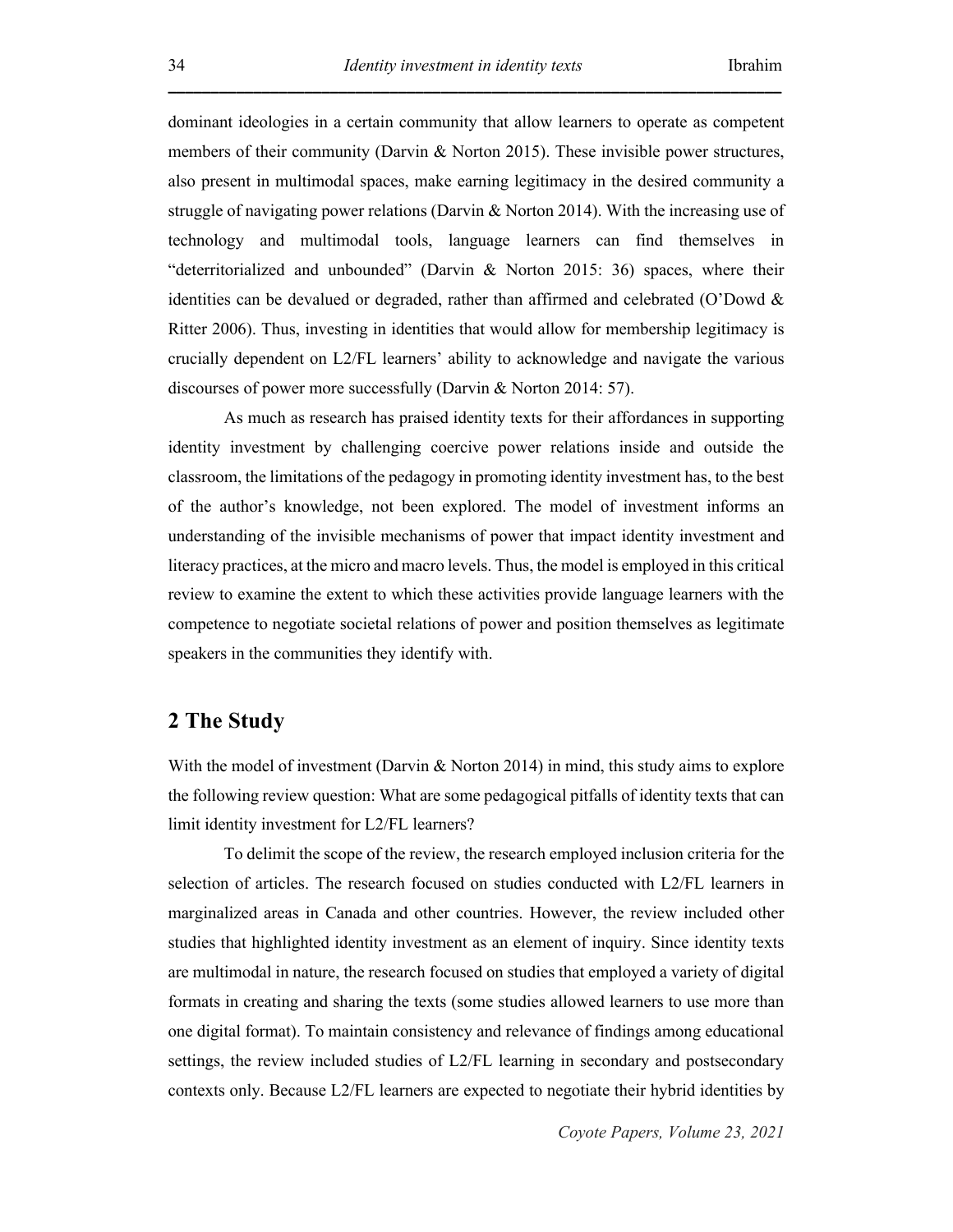sharing their texts with multiple audiences, the research included studies that involved sharing the identity texts in a variety of platforms. Due to the scope of this paper, though 23 articles were identified using the criteria described above, a representative subset of 11 are included for further analysis and discussion. Table 1 illustrates relevant characteristics of the selected articles.

Table 1: Inclusion Criteria with Article Count

| <b>Research Context</b>                          | Postsecondary education                                                    | 3              |
|--------------------------------------------------|----------------------------------------------------------------------------|----------------|
|                                                  | Secondary education                                                        | 8              |
| <b>Research Participants</b>                     | Indigenous learners                                                        | 1              |
|                                                  | Immigrant students and newcomers                                           | 5              |
|                                                  | Underserved rural communities                                              | 1              |
|                                                  | Other ESL/EFL learners                                                     | 4              |
| Audience(s)                                      | Art exhibitions                                                            | $\overline{2}$ |
|                                                  | Sister-class/virtual exchange                                              | 1              |
|                                                  | Shared in the school and/or wider community<br>(e.g. facilitated seminars) | 3              |
|                                                  | Publication of student volumes                                             | 1              |
|                                                  | Online public posting/forums                                               | 4              |
| <b>Primary Digital</b><br><b>Format of Texts</b> | Films/documentaries                                                        |                |
|                                                  | Digitized literary texts (e.g. poems, stories)                             | 6              |
|                                                  | Visual texts (e.g. animated art/drawing)                                   | $\mathfrak{D}$ |
|                                                  | Videos                                                                     | 3              |

#### **3 Findings and Discussion**

## **3.1 Teacher Authority vs. Learner Agency in Identity Text Creation**

As argued by Darvin and Norton (2015: 44), structured ideologies are "reproduced by institutional conditions and recursive hegemonic practices". Leading identity text projects as another formal school activity may maintain the *legitimized authority* of the instructor, whose judgement of what valuable communicative and literacy practices are can impose specific investment practices in identity text creation.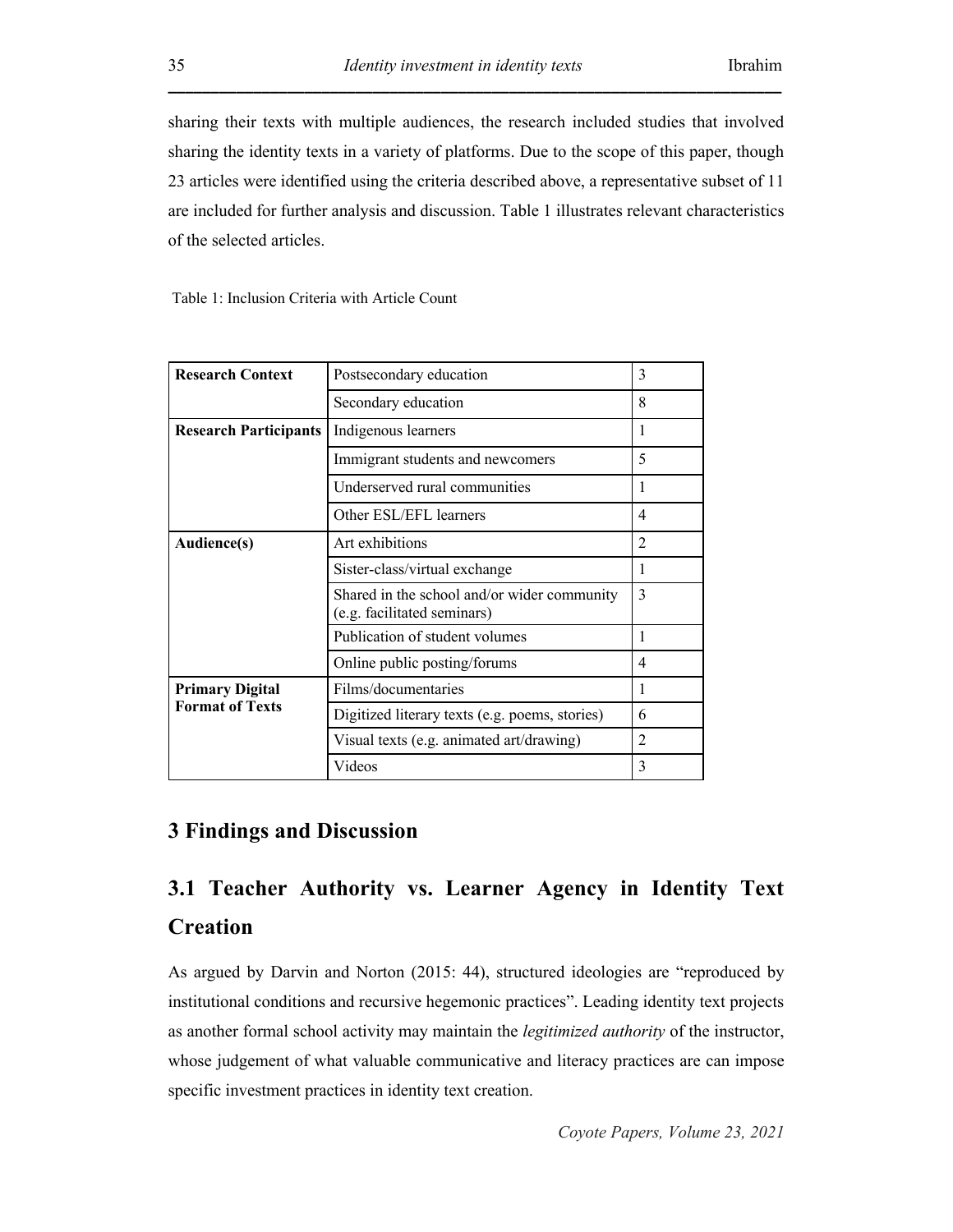Most identity text projects, for instance, are situated as classroom assignments that get graded as class work after receiving instructor comments at different stages of the creation process (e.g., Corcoran 2017; Early & Yeung 2011; Meredith 2011). Although instructor feedback is valuable for language development and reflection on identity, the fact that the project is assigned for teacher evaluation has a potential to intimidate and impact the semiotic and linguistic choices learners make when producing their identity texts. Utterances such as "I GOT A FREAKING A!" and the grade "exceeds expectations in all categories'' (Meredith 2011: 113) reveal that the motive for some learners to complete their identity text is to meet the instructor's expectations and earn high grades. Being under the control of the instructor's judgment, L2/FL learners might feel forced to make decisions to censor themselves or make some identity qualities invisible, devalued, or delegitimized (Pavlenko & Norton 2007).

More importantly, feedback on performance in identity text creation should incorporate guiding comments that encourage critical reflection on elements such as the multimodal choices learners make to construct their identity, reflections on the dominant or target culture and their own, and how they position themselves and others in the communities they identify with. Yet, the highlighted teacher researcher feedback in the examined studies is mostly linguistic in nature. This does not mean that feedback on identity formation was not originally provided by instructors. However, with the current limited exposure to how this type of feedback is shared and utilized by learners during the creation process, research can fail to create an optimized understanding of the "space for teacher-student dialogue" (Kourtis-Kazoullis et al. 2011: 91) this feedback creates and the role it plays in framing alternative approaches to assessing learning about the complex topic of identity.

#### **3.2 Non-participation in Identity Texts**

As Weinger (1998) argues, both the practices we engage and do not engage in identify who we are. Thus silence, or *non-participation* (Norton 2001), is a valid choice that individuals make about their belonging in the classroom and is likely to provide unique insights on rejection mechanisms to enforced classroom practices. Non-participation can take different forms such as not listening to peers, rejecting to work with learners who speak the same first language, and low engagement due to anxiety, confusion, or misunderstanding of activity instructions (Norton 2013). More importantly, Higgins (2015) suggests that "the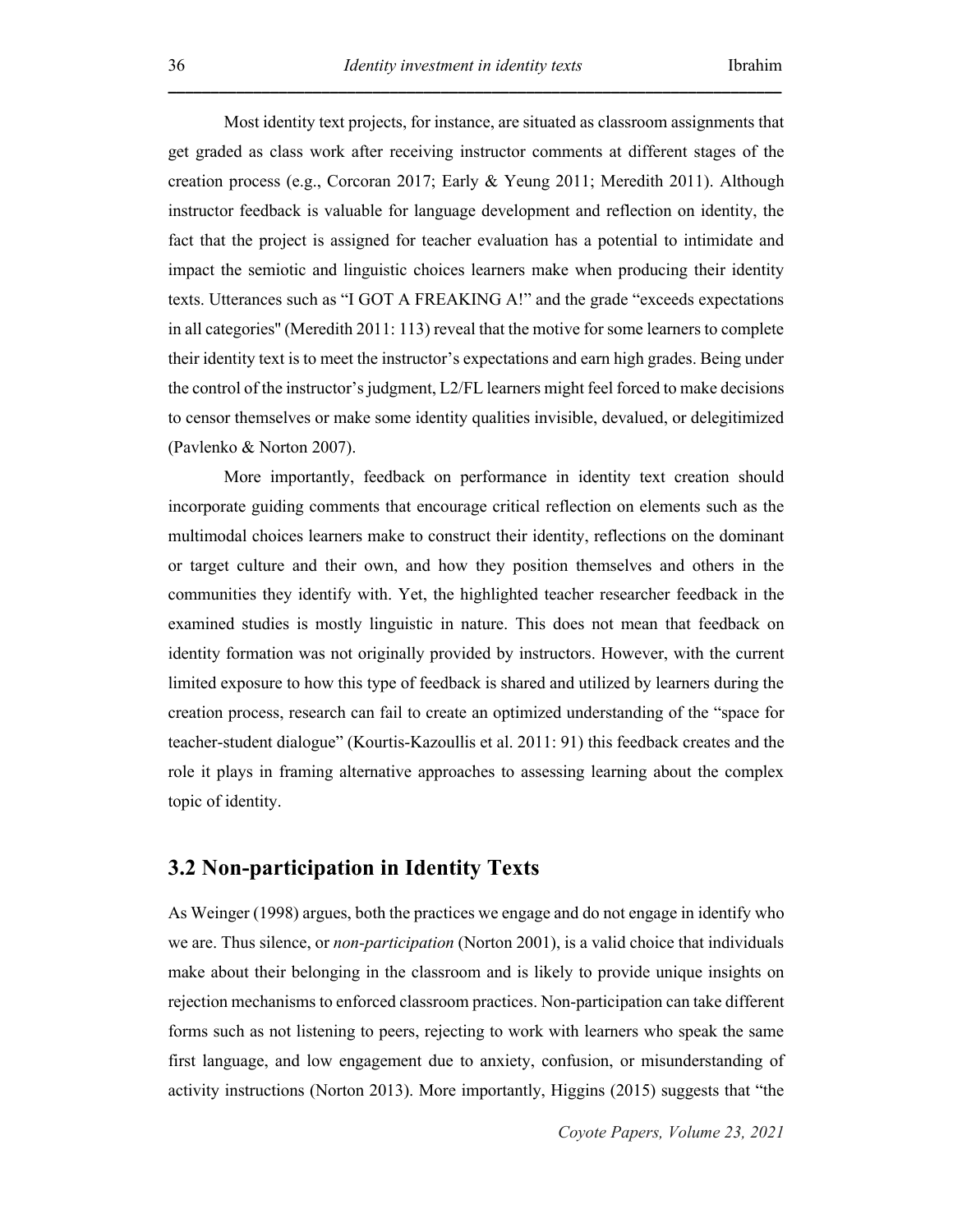imposition of heritage identities" (379), rather than integrating a preference of identifying with other or even global identities instead, can negatively influence learners' engagement with their imagined identity, the ideal self they aspire to become in their future (Norton 2001).

In the beginning of the identity text process in Mirza (2011), for instance, when an Afghani boy mumbled that he cannot remember any stories from his first home culture because he thought that "they weren't good anyways" (116), the teacher researcher decided to deal with the situation by narrating stories from various cultural backgrounds she believed were representative of the students' heritage. Although these stories might have motivated other L2/FL learners to bring their heritage culture to the creation and discussion of identity texts, it cannot be denied that the teacher's approach to facilitating the issue potentially excluded those who might have wanted to shift away to a more imagined identity, where their heritage culture plays a minor role of who they want to become (Higgins 2015). Struggles of L2/FL learners in the journey of self-exploration and belonging are worthy of examination; yet choosing to mostly highlight active participation during the identity text projects constructs participation in identity text creation as neat and orderly. Unlike detailed descriptions of learners' positive experiences in the process, the examined studies do not address participation challenges sufficiently, why they occurred, or how they were efficiently facilitated. With limited knowledge on silence and nonparticipation in identity text projects, assumptions about learners' positive engagement and full participation in the activity should be revisited.

#### **3.3 Identity Negotiation in Intercultural Reflection**

In addition to supporting students' literacy engagement through identity affirmation, identity texts are perceived as multimodal cultural products, which promote intercultural competence and students' curiosity about other cultures and critical thinking abilities (e.g., Krulatz et al. 2018; Stille & Prasad 2015). As argued by Byram (1997: 34), willingness and readiness to relativise one's own values and beliefs, accept other perspectives, and suspend belief about one's own culture are complex dimensions in intercultural competence. Dervin (2011) proposes a similar understanding of the complexity of intercultural learning, arguing that language teachers should go beyond the *solid* approach to culture, which views learner identities as static based on their national groups or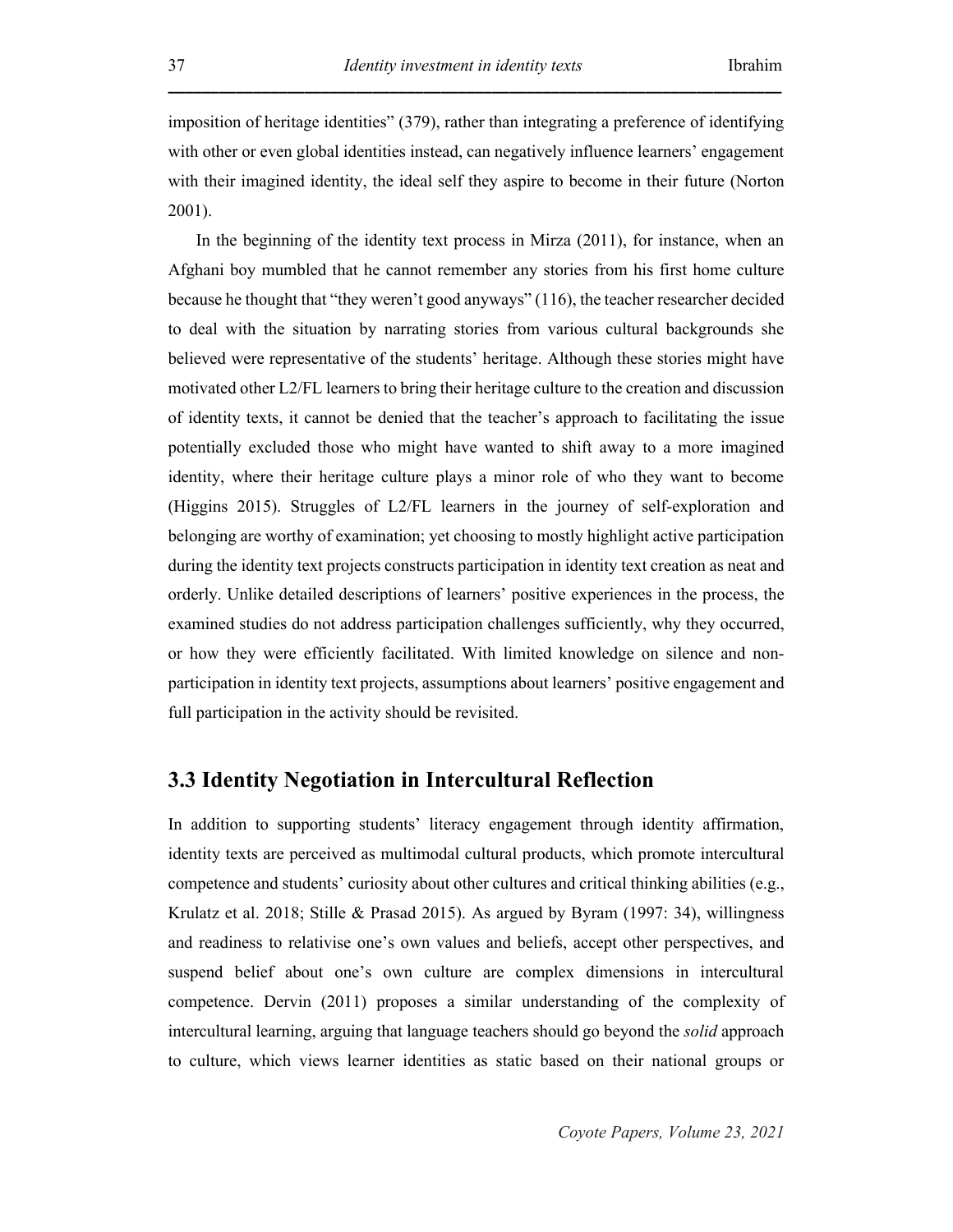languages, to a *liquid* approach, which fosters critical intercultural learning in intercultural encounter and seeking understanding with others.

**\_\_\_\_\_\_\_\_\_\_\_\_\_\_\_\_\_\_\_\_\_\_\_\_\_\_\_\_\_\_\_\_\_\_\_\_\_\_\_\_\_\_\_\_\_\_\_\_\_\_\_\_\_\_\_\_\_\_\_\_\_\_\_\_\_\_\_\_\_\_\_\_**

However, these critical intercultural interactions, especially within multimodal spaces, are not exempt from tension and stereotypical attitudes, which reinforce feelings of indifference and marginalization (Ware 2005). That being said, developing intercultural mediation can be seen as valued symbolic capital, which enables ESL learners to navigate the complex discourses of power, superiority, and legitimacy when negotiating their identity texts with others. Assumptions about developing mediation ability when participating in identity text projects, however, should be supported by transparent discussions about learners' intercultural mediation practices and facilitation of critical moments during self-reflection and dialogue with other community members. Yet, what is noticeable in most reviewed studies is the missed opportunities for critical intercultural reflection when sharing their texts with others. For instance, many studies reflect a solid understanding of intercultural learning by facilitating basic learner discussions of *elements of surface culture* (Hinkel as cited in Gómez-Rodríguez 2018: 155) introduced in their identity texts such as food, festivals, and geography (e.g. Krulatz et al. 2018; Ng 2011), without conducting or encouraging critical interpretation or comparisons between each of these events in light of the other (Byram 1997).

Even when opportunities for deeper dialogue occurred, they were not well-seized as critical moments for learners to analyze, relate, and interpret shared documents and events to move to a more dynamic liquid intercultural learning practice. For example, when students in Canada encountered unfamiliar historical and political terms introduced in some of the identity texts of their peers in Hong Kong (Ng 2011), the "teachable moment" (121) was limited to asking students to look up the meanings of each term and write them on a printed handout prepared by the teacher. Alternatively, teachers could have created a space for learners in both classrooms to negotiate meaning-making and reflect on these terms and how they relevantly shape their understanding of certain sociopolitical issues in both contexts.

Similarly, whenever research highlighted that the dialogue participants established with members in the school community (e.g., Kourtis-Kazoullis et al. 2011) or art exhibit visitors (e.g., Montero et al. 2013) was key for their identity investment, there is limited discussion on how these encounters with members in the wider community facilitated learners' investment in symbolic resources or developed their mediation skills to negotiate their hybrid identities more successfully. Among the reviewed studies, however, two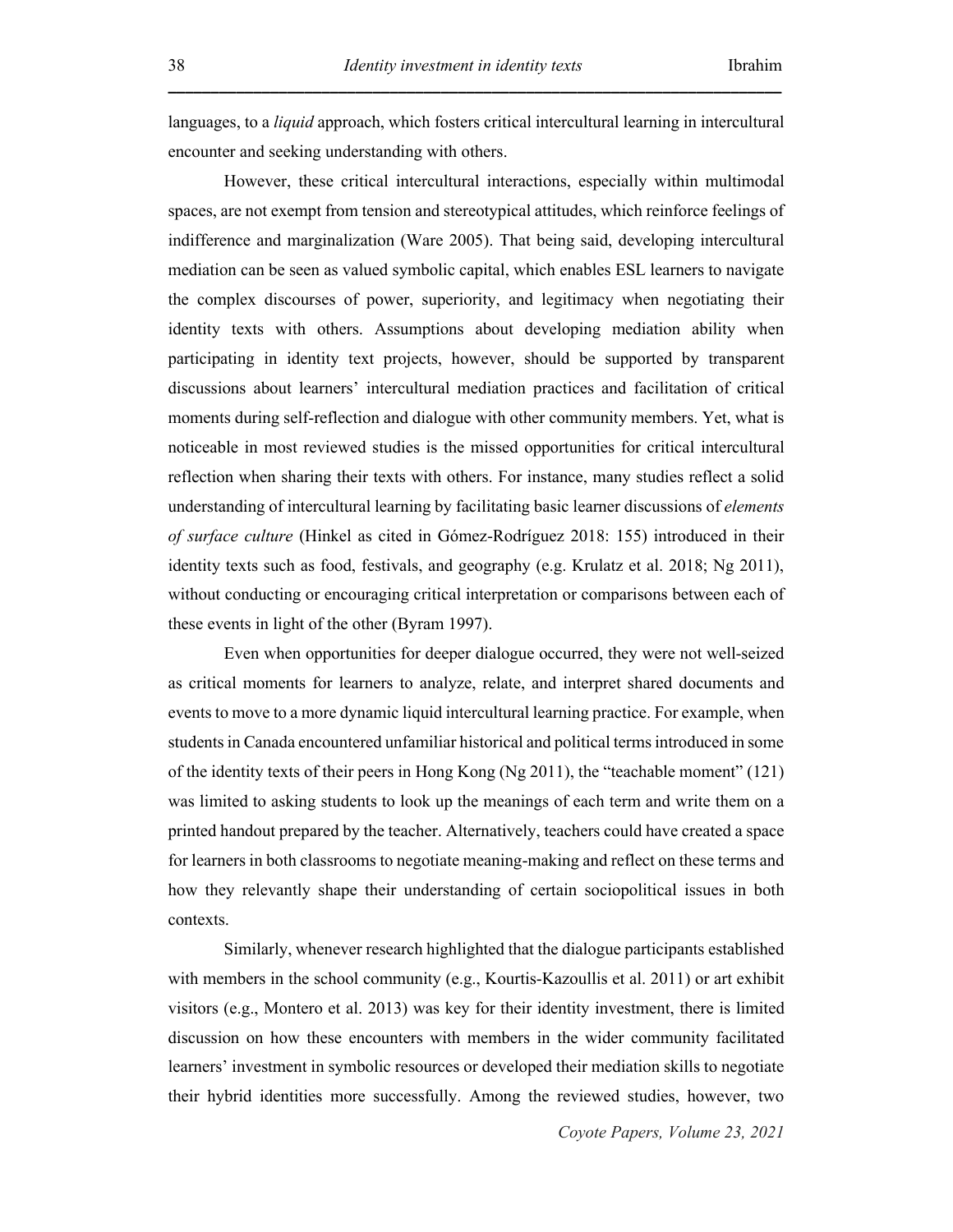studies provide a reliable example of integrating critical dialogue as a tool to challenge new immigrant learners to reflect on the invisible traits of their identity and how they are socially constructed. Employing student ethnography (Masats & Unamuno 2011: 108-109) and intercultural multimodal resources (Fránquiz 2012) to establish critical discussions on the validity of monolithic identity construction seemed to help learners navigate power relations in the wider L2 speaking community. This experience of deep intercultural learning moved ESL immigrant learners in both studies from a static understanding of intercultural learning to a more dynamic and liquid practice of identity investment in those spaces.

#### **Conclusion**

The argument presented in this paper to rethink reliance on identity texts as a pedagogy of identity investment is not intended to discourage practitioners from applying it in the L2/FL classroom. On the contrary, it promotes a need for more sophisticated tools when examining the critical relationship between identity investment and critical literacy practices in both online and offline, both local and global spaces learners navigate today. Rapid technological change is reshaping discourses of mobility and making "systematic patterns of control more invisible" (Darvin & Norton 2015: 36). Some under-examined elements in the identity text creation process include assessment practices, understanding identity investment choices of L2/FL learners, and establishing meaning making in critical intercultural reflection and dialogue with community members. Drawing upon comprehensive models that address the evolving issues of identity investment practices is key when reflecting on the potential of identity texts and similar critical literacy pedagogies when navigating power relation in a variety of spaces and globalizing its impact from a graded school activity to an opportunity for lifelong learning.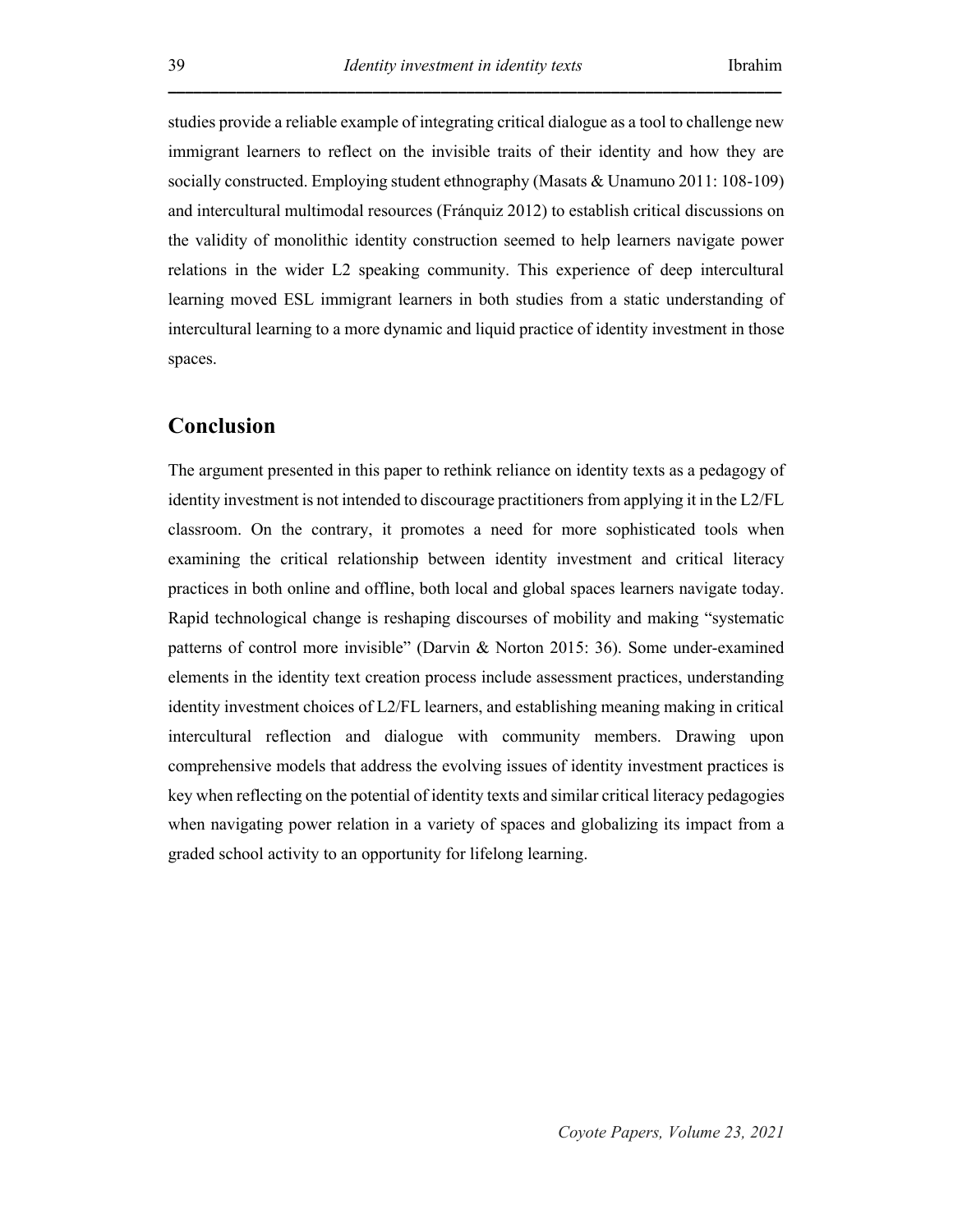#### **References**

Byram, Michael. 1997. *Teaching and assessing intercultural communicative competence*. Clevedon, United Kingdom: Multilingual Matters.

Corcoran, James. 2017. Digital autobiographical identity texts in the EAP classroom. *College ESL Quarterly*. 1-7. https://www.academia.edu/31125563/College\_ESL\_Quarterly\_Winter\_2017\_Dig

ital Autobiographical Identity Texts in the EAP Classroom.

- Cummins, Jim; Hu, Shirley; Markus, Paula & Montero, M. Kristina. 2015. Identity texts and academic achievement: Connecting the dots in multilingual school settings. *TESOL Quarterly*, 49(3). 555-581. doi: https://doi.org/10.1002/tesq.241
- Cummins, Jim & Early, Margret. (eds.) 2011. *Identity Texts: The Collaborative Creation of Power in Multilingual Schools*. UK: Trenthan Books.
- Darvin, Ron. & Norton, Bonny. 2015. Identity and a model of investment in applied linguistics. *Annual Review of Applied Linguistics.* 36-56.

Darvin, Ron. & Norton, Bonny. 2014. Transnational identity and migrant language learners: The promise of digital storytelling. Education Matters, 2(1). 55-66.

- Dervin, Fred. 2011. A plea for change in research on intercultural discourses: A 'liquid' approach to the study of the acculturation of Chinese students. Journal of Multicultural Discourses 6(1). 37-52.
- Early, Margret. & Yeung, Cindy. 2011. Creating picture books and performance as identity texts in a core French classroom. In Cummins, Jim & Early, Margret (eds.) *Identity Texts: The Collaborative Creation of Power in Multilingual Schools*, 72-76. UK: Trenthan Books.
- Fránquiz, María, E. 2012. Key concepts in bilingual education: Identity texts, cultural citizenship, and humanizing pedagogy. *The NERA Journal*, 48(1). 32-42.
- García-Pastor, María Dolores. 2018. Learner identity in EFL: An analysis of digital texts of identity in higher education. *Digital Education Review*, 33. 55-76. https://files.eric.ed.gov/fulltext/EJ1183698.pdf
- García-Pastor, María Dolores. 2017. Learners' identities at stake: Digital identity texts in the EFL classroom. *Language Value*, 9(1). 36-61.

http://www.languagevalue.uji.es/index.php/languagevalue/article/view/125

Gómez-Rodríguez, Luis F. 2018. Implementing critical thinking tasks to fostering English learners' intercultural communicative competence in a genre-based learning environment. *English Language Teaching,* 11(12). 154-165.

*Coyote Papers, Volume 23, 2021*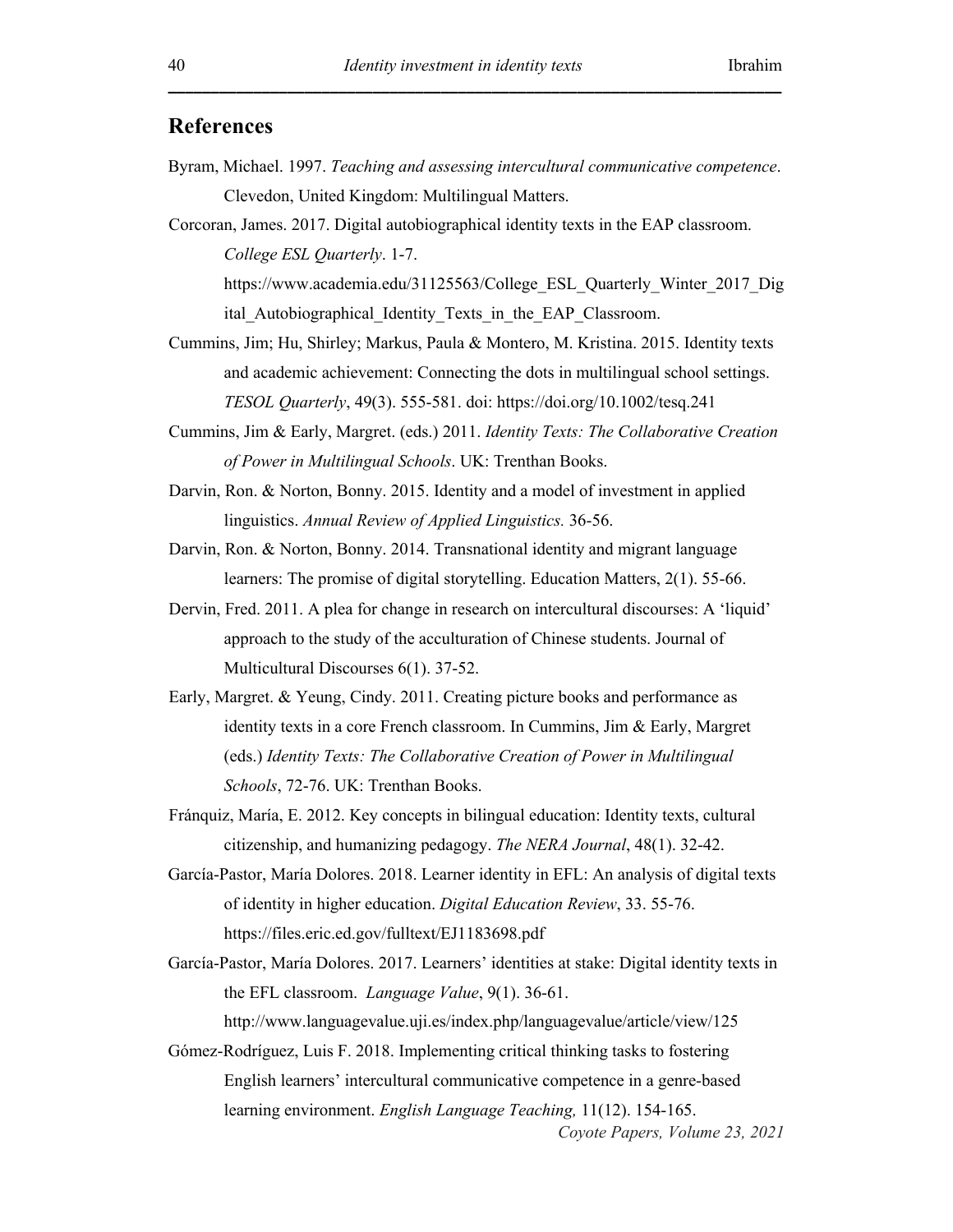- Hauck, M. (2007). Critical success factors in a TRIDEM exchange. *ReCALL*, 19(2). 202-223. https://doi.org/10.1017/S0958344007000729
- Higgins, Christina. 2015. Intersecting scapes and new millennium identities in language learning. *Language Teaching*, 48. 373–389.
- Kourtis-Kazoullis, Vasilia. 2011. Identity journals in multicultural/multilingual schools in Greece. In Cummins, Jim & Early, Margret (eds.) *Identity Texts: The Collaborative Creation of Power in Multilingual* Schools, 88-97. UK: Trenthan Books.
- Krulatz, Anna; Steen-Olsen, Tove & Torgersen, Eivind. 2018. Towards critical cultural and linguistic awareness in language classrooms in Norway: Fostering respect for diversity through identity texts. *Language Teaching Research: LTR*, 22(5). 552 569. https://doi.org/10.1177/1362168817718572
- Masats, Dolors & Unamuno, Virginia. 2011. Getting students to document linguistic diversity. In Cummins, Jim & Early, Margret (eds.) *Identity Texts: The Collaborative Creation of Power in Multilingual Schools*, 107-111. UK: Trenthan Books.
- Meredith, Kim. 2011. The multimodal discursive construction of a dancer on a YouTube as identity text: In Cummins, Jim & Early, Margret (eds.) *Identity Texts: The Collaborative Creation of Power in Multilingual* Schools, 111-115. UK: Trenthan Books.
- Mirza, Rania. 2011. Identity affirmation through story writing. In Cummins, Jim & Early, Margret (eds.) *Identity Texts: The Collaborative Creation of Power in Multilingual* Schools, 115-119. UK: Trenthan Books.
- Montero, M. Kristina; Bice-Zaugg, Cassandra; Marsh, Adam, C. J. & Cummins, Jim. 2013. Activist literacies: Validating aboriginality through visual and literary identity texts. *Journal of Language and Literacy Education*, 9(1). 73-94. http://jolle.coe.uga.edu.
- Ng, Jacqueline. 2011. Identity texts in a sister-class context: How are ELL student voices heard? In Cummins, Jim & Early, Margret (eds.), *Identity Texts: The Collaborative Creation of Power in Multilingual Schools*, 119-126. UK: Trenthan Books.
- Norton, Bonny. 2013. *Identity and language learning: Extending the conversation*. Bristol, United Kingdom: Multilingual Matters.

*Coyote Papers, Volume 23, 2021*